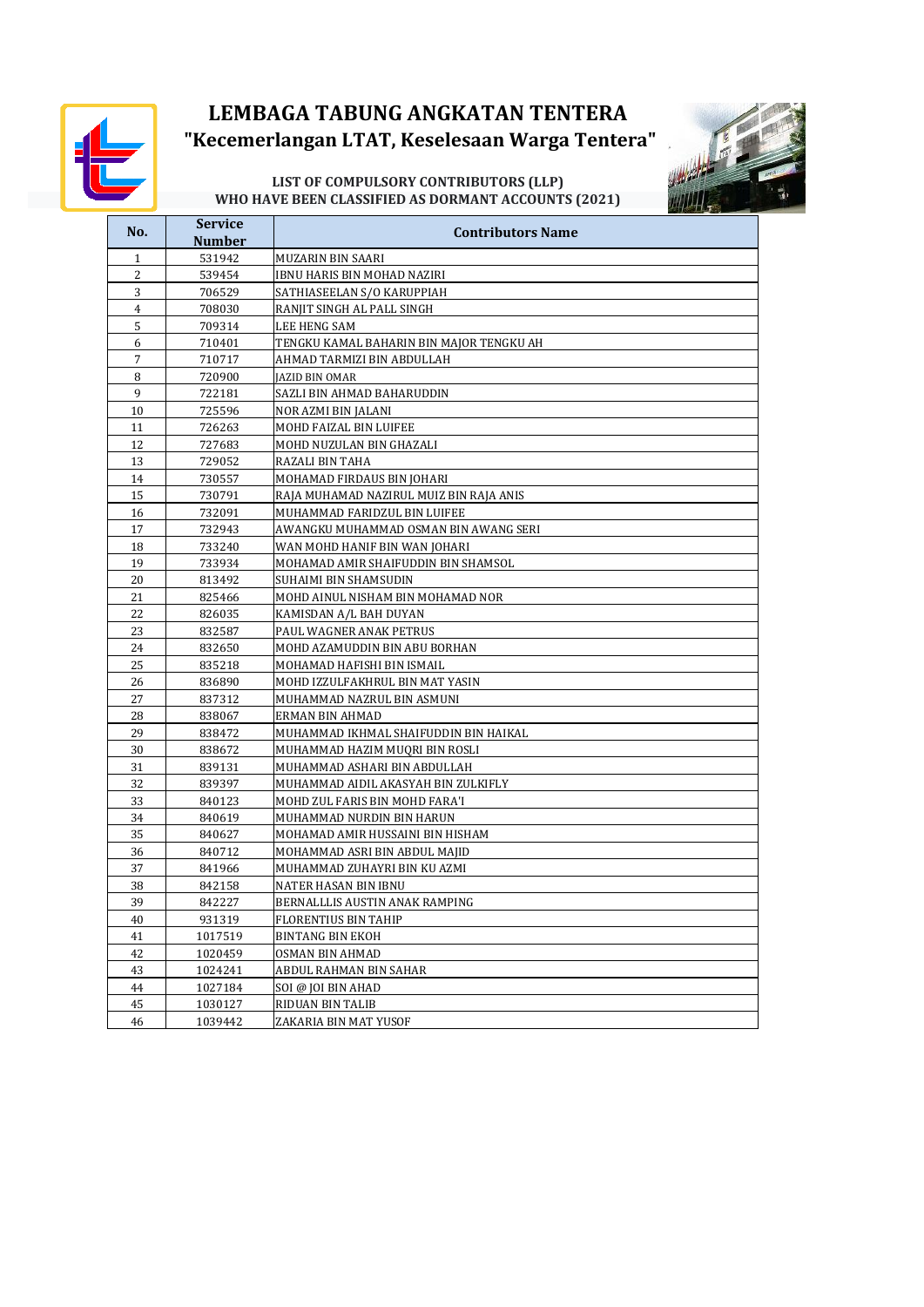

## **LEMBAGA TABUNG ANGKATAN TENTERA "Kecemerlangan LTAT, Keselesaan Warga Tentera"**

#### **LIST OF COMPULSORY CONTRIBUTORS (LLP) WHO HAVE BEEN CLASSIFIED AS DORMANT ACCOUNTS (2021)**



| No.      | <b>Service</b>     | <b>Contributors Name</b>          |
|----------|--------------------|-----------------------------------|
|          | <b>Number</b>      |                                   |
| 47       | 1040045            | AMIR HAMZAH BIN HANAFIAH          |
| 48       | 1041437            | KAYA ANAK DENGGU                  |
| 49       | 1043527            | NOOR HASHIM BIN TUNGGAL           |
| 50       | 1043837            | MOHD MES BIN PISANG               |
| 51       | 1044231            | BAHARUDDIN BIN SALLEH             |
| 52       | 1047110            | IDRIS BIN ABU HASSAN              |
| 53       | 1054585            | IBRAHIM BIN ABD RAHMAN            |
| 54<br>55 | 1055493<br>1055548 | RABU BIN HARON<br>ANI BIN NOAN    |
| 56       | 1055715            | <b>KASIM BIN ISA</b>              |
|          |                    |                                   |
| 57       | 1057006            | SAID BIN ALI                      |
| 58       | 1058561            | SULAIMAN BIN OTHMAN               |
| 59       | 1059021            | CHELVAM AL MUNUSAMY               |
| 60       | 1099317            | TEGUH PUJO SANTOSO BIN OLA        |
| 61       | 1109207            | DATU AMBRAN BIN DATU MAJU         |
| 62       | 1113567            | AZHARIL HISHMAN BIN RAMLI         |
| 63       | 1115019            | KAMARUL HAIZAD BIN KAMARUDIN      |
| 64       | 1122876            | ALDID BIN MOHD JAMIL              |
| 65       | 1125583            | MUHAMMAD AZWAN BIN ISHAK          |
| 66       | 1128552            | MOHD RUSLI BIN ABDULLAH           |
| 67       | 1130198            | JAPLAN BIN MAGARID                |
| 68       | 1130451            | ALWI BIN ABDUL AZIZ               |
| 69       | 1132982            | MAJIBOT BIN EMBOK                 |
| 70       | 1133847            | JOHNY CHRISTY ANAK MATHEW         |
| 71       | 1133972            | PATAHARIFIN BIN JAMALUDIN         |
| 72       | 1138073            | NORHISHAM BIN RAMLI               |
| 73       | 1141700            | MOHD YAZID BIN AB AZIZ            |
| 74       | 1143249            | <b>JURAIMY BIN IDRIS</b>          |
| 75       | 1144686            | MUHAMAD IZIR BIN YUNUS            |
| 76       | 1147671            | MOHD ZULFAHMI BIN SAAT            |
| 77       | 1147735            | MUHAMAD HAFIZ BIN MURAD           |
| 78       | 1148123            | ROSLI BIN MOHMD NAYAN             |
| 79       | 1148341            | WALIYUDDIN AL-ESLAM BIN ABU ZARIN |
| 80       | 1150192            | MOHD KHAIRUL ANUAR BIN AB HAMID   |
| 81       | 1151855            | HASRIN BIN HANASIR                |
| 82       | 1153108            | DIEGO BIN MARTIN                  |
| 83       | 1153354            | AFENDI BIN MUSTAKIN               |
| 84       | 1153926            | MOHD HUSYAHIDDI BIN MANSOR        |
| 85       | 1157108            |                                   |
|          | 1159209            | MUHAMAD HAFIS BIN KHADIR          |
| 86       |                    | AHMAD BIN ABAS                    |
| 87       | 1159245            | AMIZUL BIN MAT USIN               |
| 88       | 1159588            | MOHD ALIAS BIN ABDULLAH           |
| 89       | 1160572            | ABD HADI BIN SHAFIE               |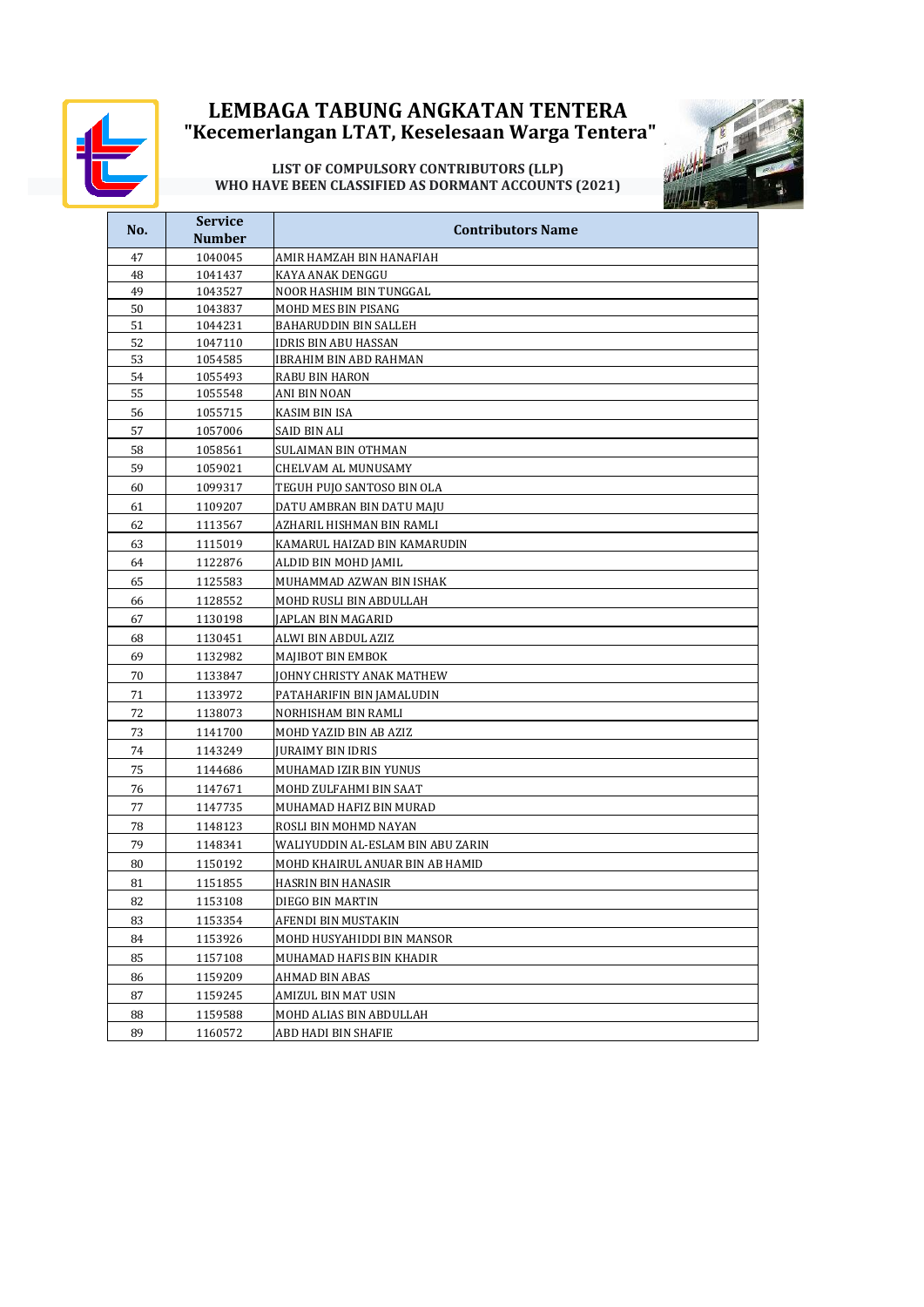

# **"Kecemerlangan LTAT, Keselesaan Warga Tentera" LEMBAGA TABUNG ANGKATAN TENTERA**



### **LIST OF COMPULSORY CONTRIBUTORS (LLP) WHO HAVE BEEN CLASSIFIED AS DORMANT ACCOUNTS (2021)**

| No.      | <b>Service</b>     | <b>Contributors Name</b>                               |
|----------|--------------------|--------------------------------------------------------|
|          | <b>Number</b>      |                                                        |
| 90       | 1163904            | MOHD FAKRUL RUZI BIN HASHIM                            |
| 91       | 1164553            | ALFRIED BIN MARTIN                                     |
| 92       | 1164649            | COSMAS ANAK MAMEM                                      |
| 93       | 1166538            | MOHD HAIFFI BIN MAZUKI                                 |
| 94<br>95 | 1167193            | KHAIRUL AZHAR BIN ABD RAHIM                            |
|          | 1168456            | RAJA AMIN HAFIZI BIN RAJA HUSSEIN                      |
| 96<br>97 | 1169003<br>1169283 | ROZAIMI BIN SULAIMAN<br>MOHD HAZIM BIN RAMLI @ MUSTAFA |
| 98       | 1169489            | NOR MUHAMAD HANIFF BIN ISMAIL                          |
| 99       | 1170920            | MOHD MUAZZAM BIN MOHD SABRI                            |
| 100      | 1171276            | MUHAMMAD ADDYRA SHAH BIN ADNAN                         |
| 101      | 1172833            | MOHD SAFUAN NAJMI ABDULLAH                             |
| 102      | 1172995            | MUHAMAD NIZAM BIN SAID                                 |
| 103      | 1174081            | IRWAN BIN SABU                                         |
| 104      | 1175742            | ABDUL MUKMIN BIN ABDULLAH                              |
| 105      | 1176566            | MOHD SHAHRUL AMRI BIN AZMI                             |
| 106      | 1176746            | MUHAMAD YUSRIZAL BIN SAFARI                            |
| 107      | 1177626            | NORBADRULHISHAM BIN ABU SEMAN                          |
| 108      | 1178202            | MOHAMAD NOOR FIRDAUS BIN SULAIMAN                      |
| 109      | 1179610            | MEOR MUHAMAD SYAFIQ BIN MEOR AHMAD NASIB               |
| 110      | 1180091            | MOHD NAZIRUL HAFIZ BIN MAT DESA                        |
| 111      | 1180756            | MUHAMMAD DANIAL AZRI BIN MD KHIR                       |
| 112      | 1181335            | MUHAMMAD RASHID BIN ARSHAD                             |
| 113      | 1181491            | SUHAIL BIN SHAFIAE                                     |
| 114      | 1181808            | MOHAMAD SYAKIR AMIR BIN ABD RAHIM                      |
| 115      | 1181834            | MUHAMMAD ZAHIR BIN ABDUL JALIL                         |
| 116      | 1182022            | BADRUL MUNIR BIN MOHD BAKRI                            |
| 117      | 1182700            | MOHAMMAD HAZIQ BIN YUSOF                               |
| 118      | 1182938            | MUHAMAD AMAR BIN RADZUAN                               |
| 119      | 1183149            | MUHAMMAD AFFIFUDIN BIN MANSOR                          |
| 120      | 1183841            | AHMAD YAZID BIN ALI                                    |
| 121      | 1184796            | KHAIRUL ARIFFIN BIN JUNAIDI                            |
| 122      | 1185049            | MOHAMAD FALIQ IQFAN BIN AZIZ                           |
| 123      | 1185568            | MOHAMAD BASRI BIN MOHAMAD HUSSIN                       |
| 124      | 1185848            | MOHAMAD SHAFIQ MUSTAQIM BIN ARIS                       |
| 125      | 1186329            | AHMAD HAMBALI BIN AZIZAN                               |
| 126      | 1186901            | ABDUL HAZIQ BIN MARZUKI                                |
| 127      | 1187032            | MOHD SYAHRUL SYAFIQQ BIN MD DIN                        |
| 128      | 1187098            | MUHAMMAD KHAIRI BIN MAMAT                              |
| 129      | 1187347            | HAFIZUDDIN BIN RADIN                                   |
| 130      | 1187507            | AHMAD NOR IQMAL BIN MAZLAN                             |
| 131      | 1187772            | ISKANDAR ZULKARNAIN BIN ZULHISHAM                      |
| 132      | 1188052            | MUHAMMAD SHAFUAN BIN MOHD SHUKRI                       |